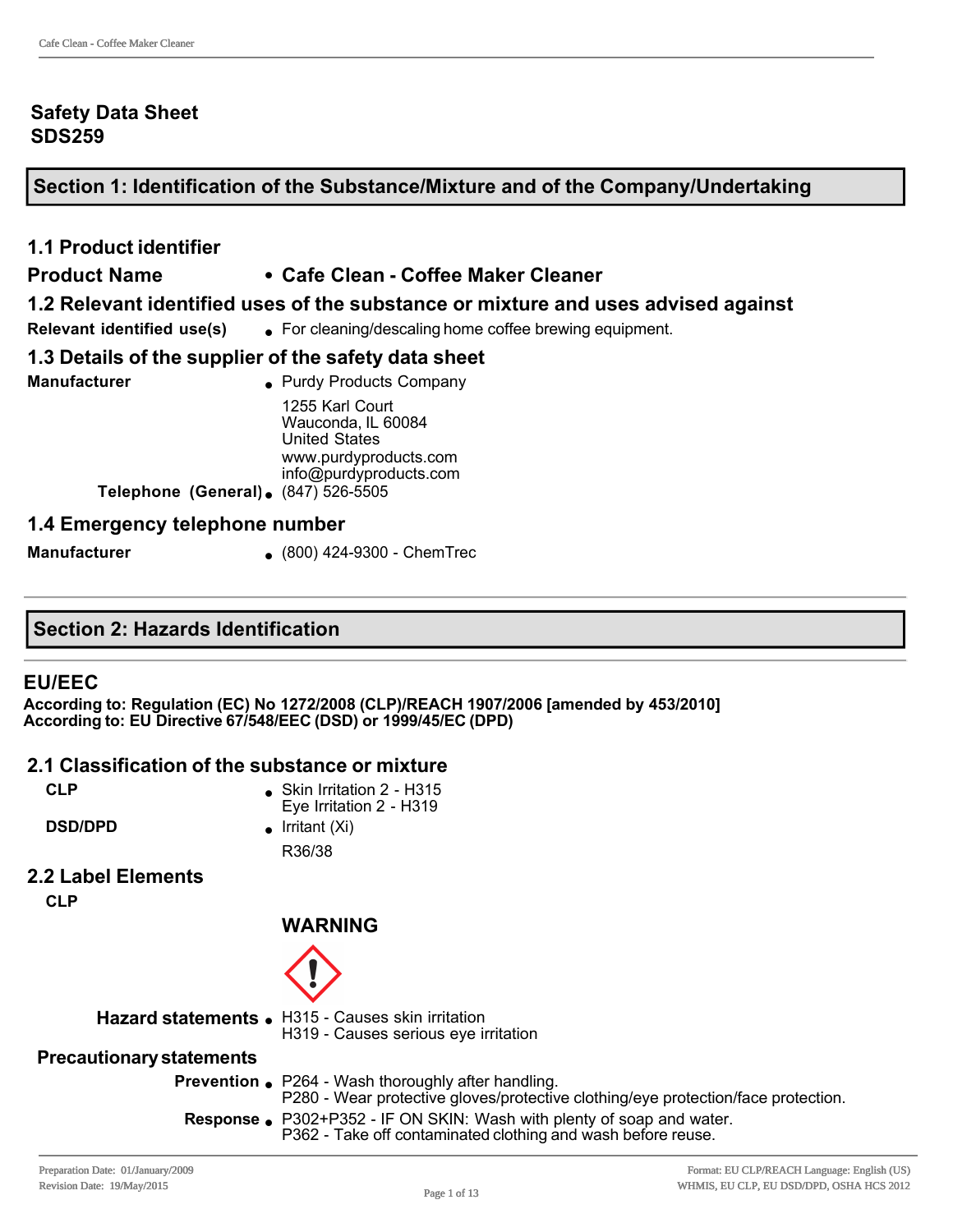P321 - Specific treatment, see supplemental first aid information. P332+P313 - If skin irritation occurs: Get medical advice/attention. P305+P351+P338 IF IN EYES: Rinse cautiously with water for several minutes. Remove contact lenses, if present and easy to do. Continue rinsing. P337+P313 If eye irritation persists: Get medical advice/attention.

**DSD/DPD**



**Risk phrases** . R36/38 - Irritating to eyes and skin.

**Safety phrases** S26 - In case of contact with eyes, rinse immediately with plenty of water and seek medical advice.

#### **2.3 Other Hazards**

| CLP            | • According to Regulation (EC) No. 1272/2008 (CLP) this material is considered<br>hazardous. |
|----------------|----------------------------------------------------------------------------------------------|
| <b>DSD/DPD</b> | According to European Directive 1999/45/EC this material is considered dangerous.            |

# **United States (US)**

**According to: OSHA 29 CFR 1910.1200 HCS**

#### **2.1 Classification of the substance or mixture**

- **OSHA HCS 2012 a** Skin Irritation 2
	- Eye Irritation 2
- **2.2 Label elements OSHA HCS 2012**

#### **WARNING**



#### **Hazard statements.** Causes skin irritation Causes serious eye irritation

#### **Precautionary statements**

**Prevention** . Wash thoroughly after handling. Wear protective gloves/protective clothing/eye protection/face protection. **Response.** If on skin: Wash with plenty of water . Take off contaminated clothing and wash before reuse. Specific treatment, see supplemental first aid information. If skin irritation occurs: Get medical advice/attention. IF IN EYES: Rinse cautiously with water for several minutes. Remove contact lenses, if present and easy to do. Continue rinsing. If eye irritation persists: Get medical advice/attention.

# **2.3 Other hazards**

**OSHA HCS 2012 IDED A Under United States Regulations (29 CFR 1910.1200 - Hazard Communication** Standard), this product is considered hazardous.

#### **Canada**

**According to: WHMIS** 

#### **2.1 Classification of the substance or mixture**

- 
- **WHMIS o** Other Toxic Effects D2B Corrosive - E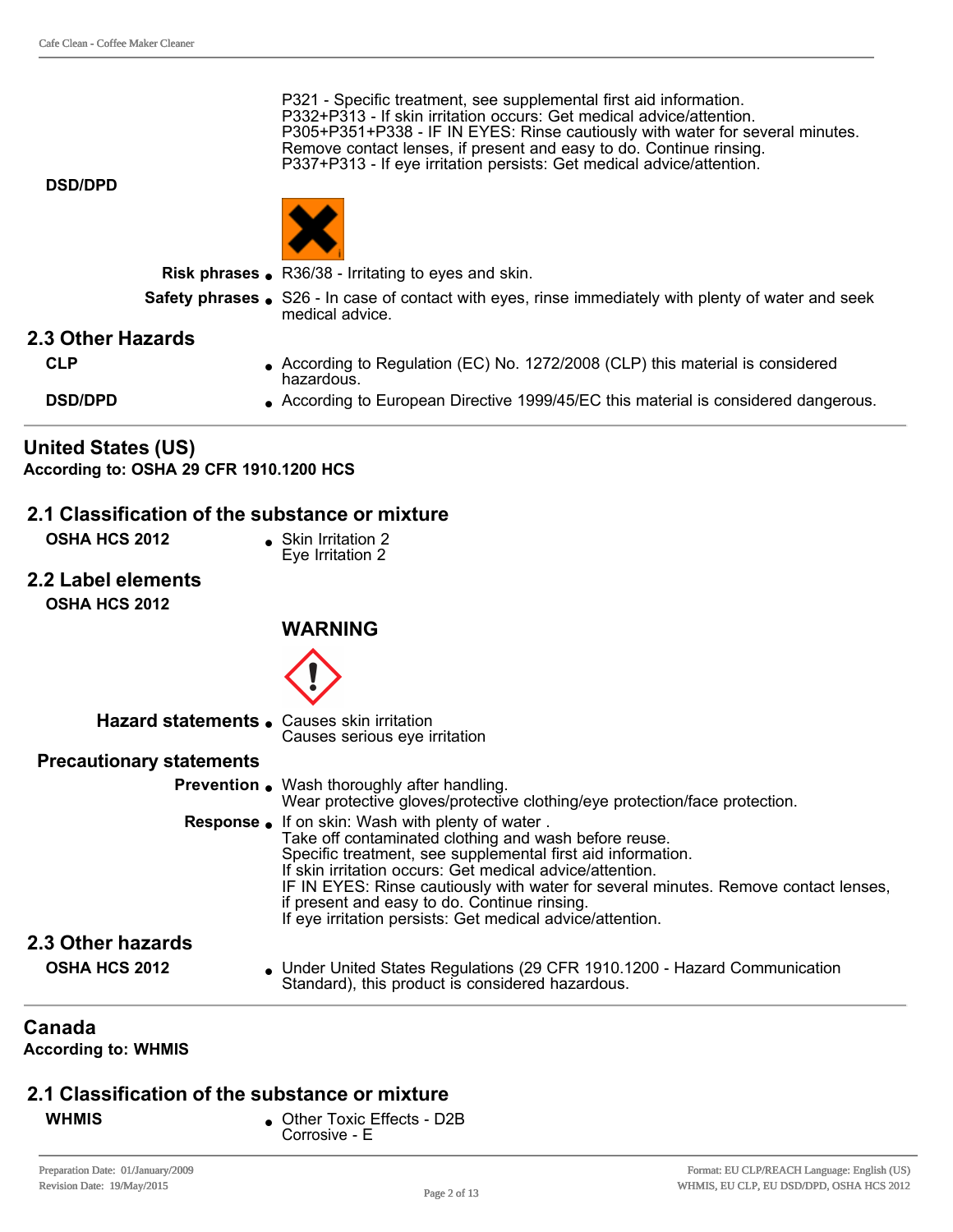#### **2.2 Label elements WHMIS**



Other Toxic Effects - D2B Corrosive - E

# **2.3 Other hazards**

**WHMIS ID IN** Canada, the product mentioned above is considered hazardous under the Workplace Hazardous Materials Information System (WHMIS).

#### **Section 3 Composition/Information on Ingredients**

#### **3.1 Substances**

 $\bullet$  Material does not meet the criteria of a substance.

#### **3.2 Mixtures**

| <b>Composition</b>          |                                                                                   |                   |                                                                                            |                                                                                                                                  |                 |
|-----------------------------|-----------------------------------------------------------------------------------|-------------------|--------------------------------------------------------------------------------------------|----------------------------------------------------------------------------------------------------------------------------------|-----------------|
| <b>Chemical Name</b>        | <b>Identifiers</b>                                                                | $\%$              | <b>LD50/LC50</b>                                                                           | <b>Classifications According to</b><br><b>Regulation/Directive</b>                                                               | <b>Comments</b> |
| Sodium sulfate              | CAS:7757-82-6<br>EC Number:231-<br>820-9                                          | $< 50\%$          | <b>NDA</b>                                                                                 | <b>EU DSD/DPD: Not Classified</b><br><b>EU CLP: Not Classified</b><br><b>OSHA HCS 2012: Not Classified</b>                       | <b>NDA</b>      |
| Proprietary                 | Proprietary                                                                       | $< 30\%$          | Ingestion/Oral-Rat LD50 •<br>3120 mg/kg<br>Skin-Rabbit LD50 • >4640<br>mg/kg               | EU DSD/DPD: Xi, R38<br><b>EU CLP: Skin Irrit. 2. H315</b><br>OSHA HCS 2012: Skin Irrit. 2                                        | <b>NDA</b>      |
| Sodium<br>carbonate $(2:1)$ | CAS: 497-19-8<br>EC Number: 207-<br>838-8<br><b>EU Index:011-005-</b><br>$00 - 2$ | $\prec$<br>24.95% | Ingestion/Oral-Rat LD50 •<br>4090 mg/kg<br>Inhalation-Rat LC50 • 2300<br>$mq/m3$ 2 Hour(s) | EU DSD/DPD: Annex VI, Table 3.2: Xi,<br>R36<br>EU CLP: Annex VI, Table 3.1: Eye Irrit.<br>2. H319<br>OSHA HCS 2012: Eye Irrit. 2 | <b>NDA</b>      |
| Proprietary                 | Proprietary                                                                       | $< 2.6\%$         | Ingestion/Oral-Rat LD50 • 7400<br>mg/kg                                                    | EU DSD/DPD: Xi; R41<br>EU CLP: Eye Dam. 1, H318<br>OSHA HCS 2012: Eye Dam. 1                                                     | <b>NDA</b>      |

See Section 16 for full text of H-statements and R-phrases.

#### **Section 4 First Aid Measures**

#### **4.1 Description of first aid measures**

| <b>Inhalation</b> | • Move victim to fresh air. Administer oxygen if breathing is difficult. Give artificial<br>respiration if victim is not breathing. Get medical attention if symptoms occur.                                                  |
|-------------------|-------------------------------------------------------------------------------------------------------------------------------------------------------------------------------------------------------------------------------|
| <b>Skin</b>       | In case of contact with substance, immediately flush skin with running water for at<br>least 20 minutes. Take off contaminated clothing and wash before reuse. If irritation<br>develops and persists, get medical attention. |
| <b>Eye</b>        | In case of contact with substance, immediately flush eyes with running water for at<br>least 20 minutes. If eye irritation persists: Get medical advice/attention.                                                            |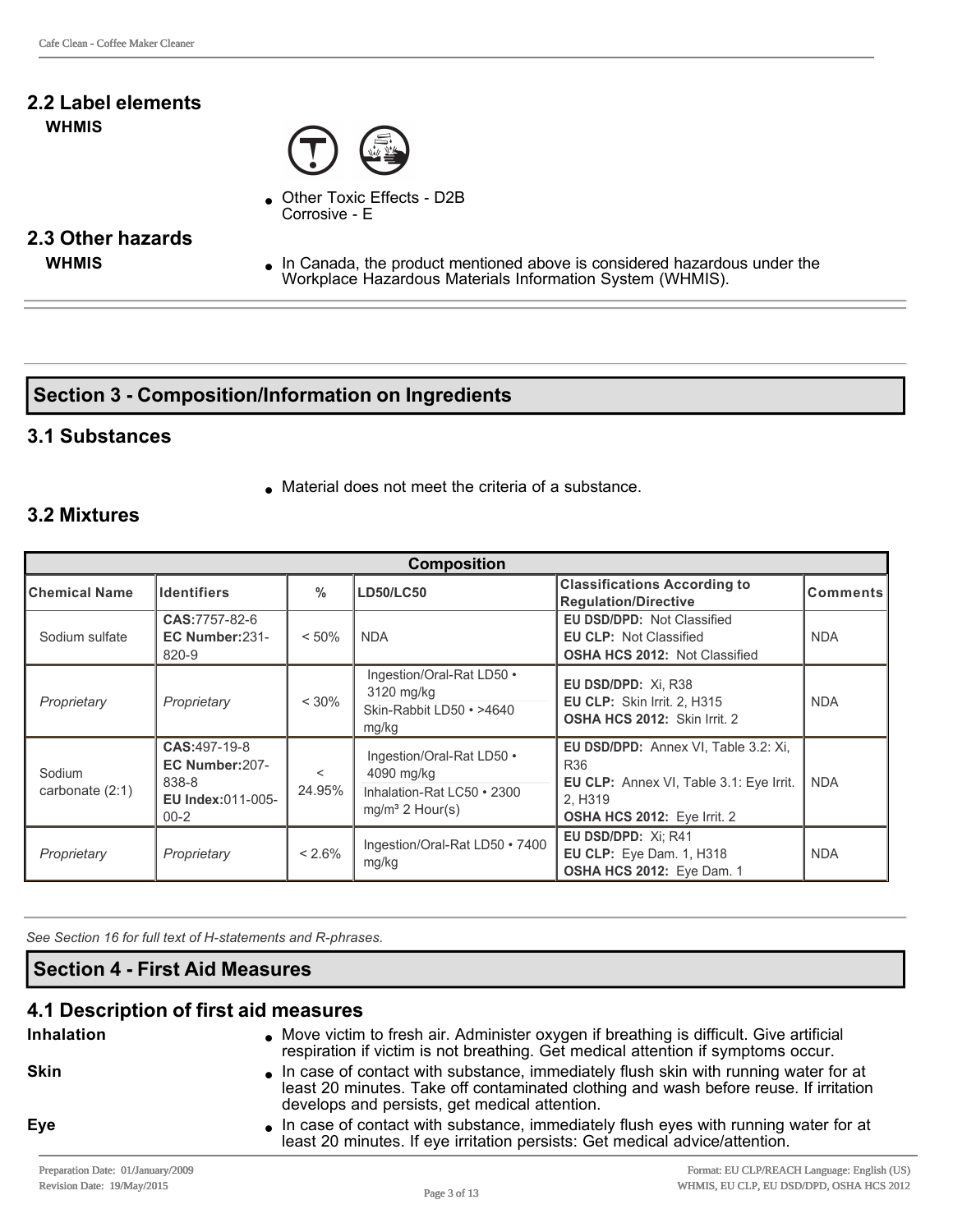**Ingestion lightly** Dilute by giving 1 or 2 glasses of water. Never give anything by mouth to an unconscious person. Do NOT induce vomiting. Get medical attention if symptoms occur.

#### **4.2 Most important symptoms and effects, both acute and delayed**

• Refer to Section 11 - Toxicological Information.

#### **4.3 Indication of any immediate medical attention and special treatment needed**

**Notes to Physician a** All treatments should be based on observed signs and symptoms of distress in the patient. Consideration should be given to the possibility that overexposure to materials other than this product may have occurred.

#### **Section 5 Firefighting Measures**

#### **5.1 Extinguishing media**

|                                                | Suitable Extinguishing Media . LARGE FIRE: Water spray, fog or regular foam.<br>SMALL FIRES: Dry chemical, CO2, water spray or regular foam.                                                            |
|------------------------------------------------|---------------------------------------------------------------------------------------------------------------------------------------------------------------------------------------------------------|
| <b>Unsuitable Extinguishing</b><br>Media       | No data available                                                                                                                                                                                       |
|                                                | 5.2 Special hazards arising from the substance or mixture                                                                                                                                               |
| <b>Hazards</b>                                 | <b>Unusual Fire and Explosion</b> • Some of these materials may burn, but none ignite readily.                                                                                                          |
| <b>Hazardous Combustion</b><br><b>Products</b> | ■ Heated to decomposition it will emit fumes of sodium oxide.                                                                                                                                           |
| 5.3 Advice for firefighters                    |                                                                                                                                                                                                         |
|                                                | Fire fighters should wear complete protective clothing including self-contained<br>breathing apparatus.<br>Structural firefighters' protective elething provides limited protection in fire situations. |

protective clothing provides limited protection in fire situations ONLY; it is not effective in spill situations where direct contact with the substance is possible.

#### **Section 6 Accidental Release Measures**

#### **6.1 Personal precautions, protective equipment and emergency procedures**

| <b>Personal Precautions</b>          | • Ventilate enclosed areas. Do not walk through spilled material. Wear appropriate<br>personal protective equipment, avoid direct contact. Do not touch damaged containers<br>or spilled material unless wearing appropriate protective clothing. |
|--------------------------------------|---------------------------------------------------------------------------------------------------------------------------------------------------------------------------------------------------------------------------------------------------|
| <b>Emergency Procedures</b>          | • ELIMINATE all ignition sources (no smoking, flares, sparks or flames in immediate<br>area). Stay upwind. Keep out of low areas. Keep unauthorized personnel away.                                                                               |
| <b>6.2 Environmental precautions</b> |                                                                                                                                                                                                                                                   |
|                                      | • Avoid run off to waterways and sewers.                                                                                                                                                                                                          |

#### **6.3 Methods and material for containment and cleaning up**

**Containment/Clean-up Measures**  $\bullet$  Stop leak if you can do it without risk. Avoid generating dust. Carefully shovel or sweep up spilled material and place in suitable container. Cover powder spill with plastic sheet or tarp to minimize spreading.

#### **6.4 Reference to other sections**

• Refer to Section 8 - Exposure Controls/Personal Protection and Section 13 - Disposal Considerations.

#### **Section 7 Handling and Storage**

# **7.1 Precautions for safe handling**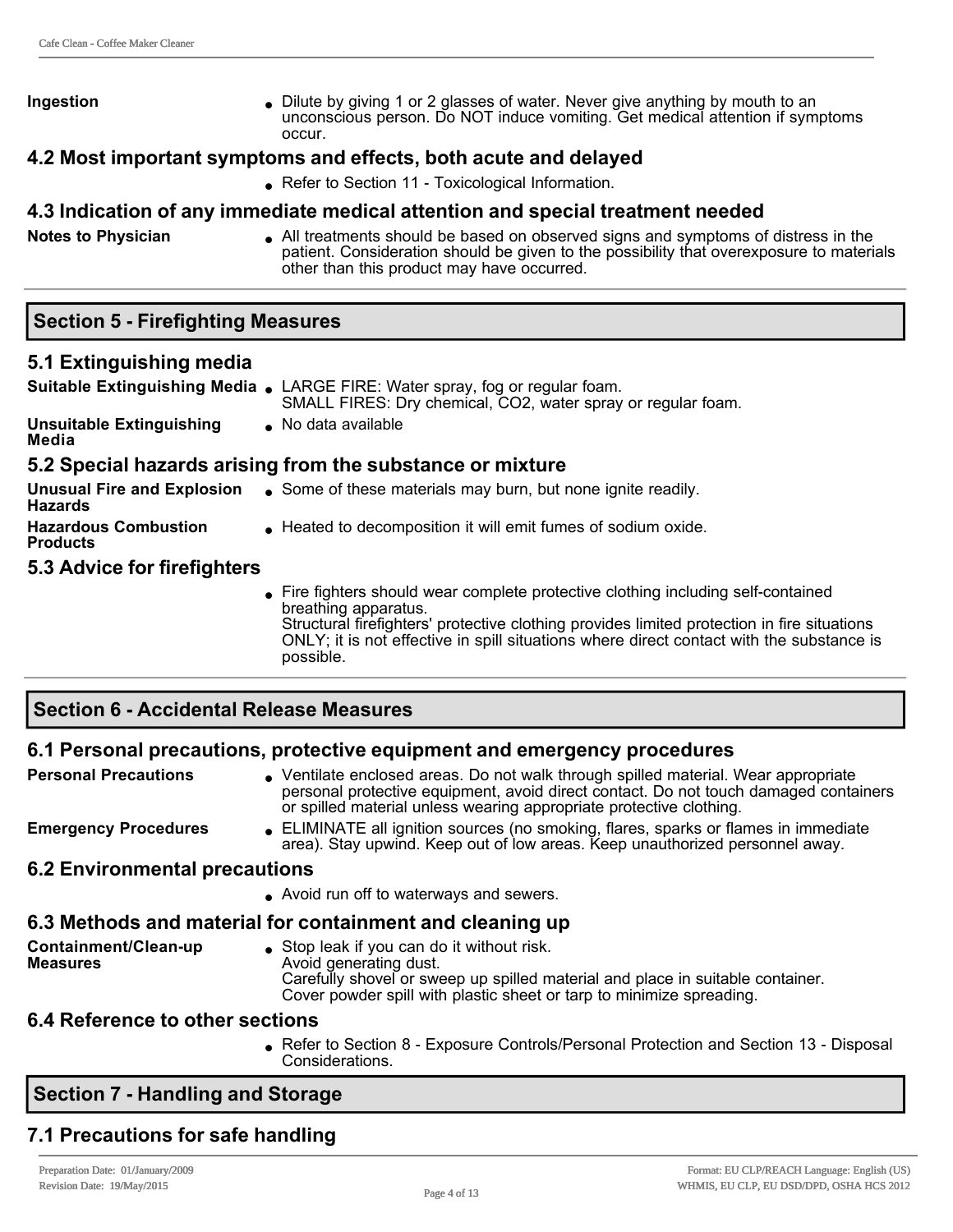| <b>Handling</b>         | • Use only with adequate ventilation. Use good safety and industrial hygiene practices.<br>Wear appropriate personal protective equipment, avoid direct contact. Avoid breathing<br>dust. Avoid contact with skin, eyes, and clothing. Wash thoroughly with soap and<br>water after handling and before eating, drinking, or using tobacco. |
|-------------------------|---------------------------------------------------------------------------------------------------------------------------------------------------------------------------------------------------------------------------------------------------------------------------------------------------------------------------------------------|
|                         | 7.2 Conditions for safe storage, including any incompatibilities                                                                                                                                                                                                                                                                            |
| <b>Storage</b>          | • Store in a cool, dry place. Store away from acids.                                                                                                                                                                                                                                                                                        |
| 7.3 Specific end use(s) |                                                                                                                                                                                                                                                                                                                                             |
|                         | ● Refer to Section 1.2 - Relevant identified uses.                                                                                                                                                                                                                                                                                          |
|                         |                                                                                                                                                                                                                                                                                                                                             |
|                         | <b>Section 8 - Exposure Controls/Personal Protection</b>                                                                                                                                                                                                                                                                                    |

# **8.1 Control parameters**

**Exposure Limits/Guidelines** • There are no applicable exposure limits available for the ingredients or material.

#### **8.2 Exposure controls**

**Environmental Exposure** 

**Controls**

| <b>Engineering</b><br><b>Measures/Controls</b> | Adequate ventilation systems as needed to control concentrations of airborne<br>contaminants below applicable threshold limit values. Ensure that dust handling<br>systems (such as exhaust ducts, dust collectors, vessels and processing equipment)<br>are designed in a manner to prevent the escape of dust into the work area (i.e., there<br>is not leakage from the equipment). |
|------------------------------------------------|----------------------------------------------------------------------------------------------------------------------------------------------------------------------------------------------------------------------------------------------------------------------------------------------------------------------------------------------------------------------------------------|
| <b>Personal Protective Equipment</b>           |                                                                                                                                                                                                                                                                                                                                                                                        |
| <b>Respiratory</b>                             | . In case of insufficient ventilation, wear suitable respiratory equipment.                                                                                                                                                                                                                                                                                                            |
| Eye/Face                                       | • Wear safety glasses.                                                                                                                                                                                                                                                                                                                                                                 |
| <b>Skin/Body</b>                               | • Wear appropriate gloves.                                                                                                                                                                                                                                                                                                                                                             |

• Controls should be engineered to prevent release to the environment, including procedures to prevent spills, atmospheric release and release to waterways. Follow best practice for site management and disposal of waste.

## **Section 9 Physical and Chemical Properties**

# **9.1 Information on Physical and Chemical Properties**

| <b>Material Description</b>       |                 |                              |                                        |
|-----------------------------------|-----------------|------------------------------|----------------------------------------|
| <b>Physical Form</b>              | Solid           | Appearance/Description       | White granular powder with no<br>odor. |
| Color                             | White           | Odor                         | Odorless                               |
| Odor Threshold                    | Data lacking    |                              |                                        |
| <b>General Properties</b>         |                 |                              |                                        |
| <b>Boiling Point</b>              | Data lacking    | <b>Melting Point</b>         | 7850 C(14162 F)                        |
| Decomposition Temperature         | Data lacking    | pH                           | 11<br>(1% solution)                    |
| Specific Gravity/Relative Density | $= 1.1$ Water=1 | Density                      | 1.1 $g/mL$                             |
| <b>Water Solubility</b>           | Data lacking    | Viscosity                    | Data lacking                           |
| <b>Explosive Properties</b>       | Data lacking    | <b>Oxidizing Properties:</b> | Data lacking                           |
| <b>Volatility</b>                 |                 |                              |                                        |
| Vapor Pressure                    | Data lacking    | <b>Vapor Density</b>         | Data lacking                           |
| <b>Evaporation Rate</b>           | Data lacking    | VOC (Wt.)                    | $0\%$                                  |
| VOC (Vol.)                        | $0\%$           | Volatiles (Wt.)              | $0\%$                                  |
| Volatiles (Vol.)                  | $0\%$           |                              |                                        |
| Flammability                      |                 |                              |                                        |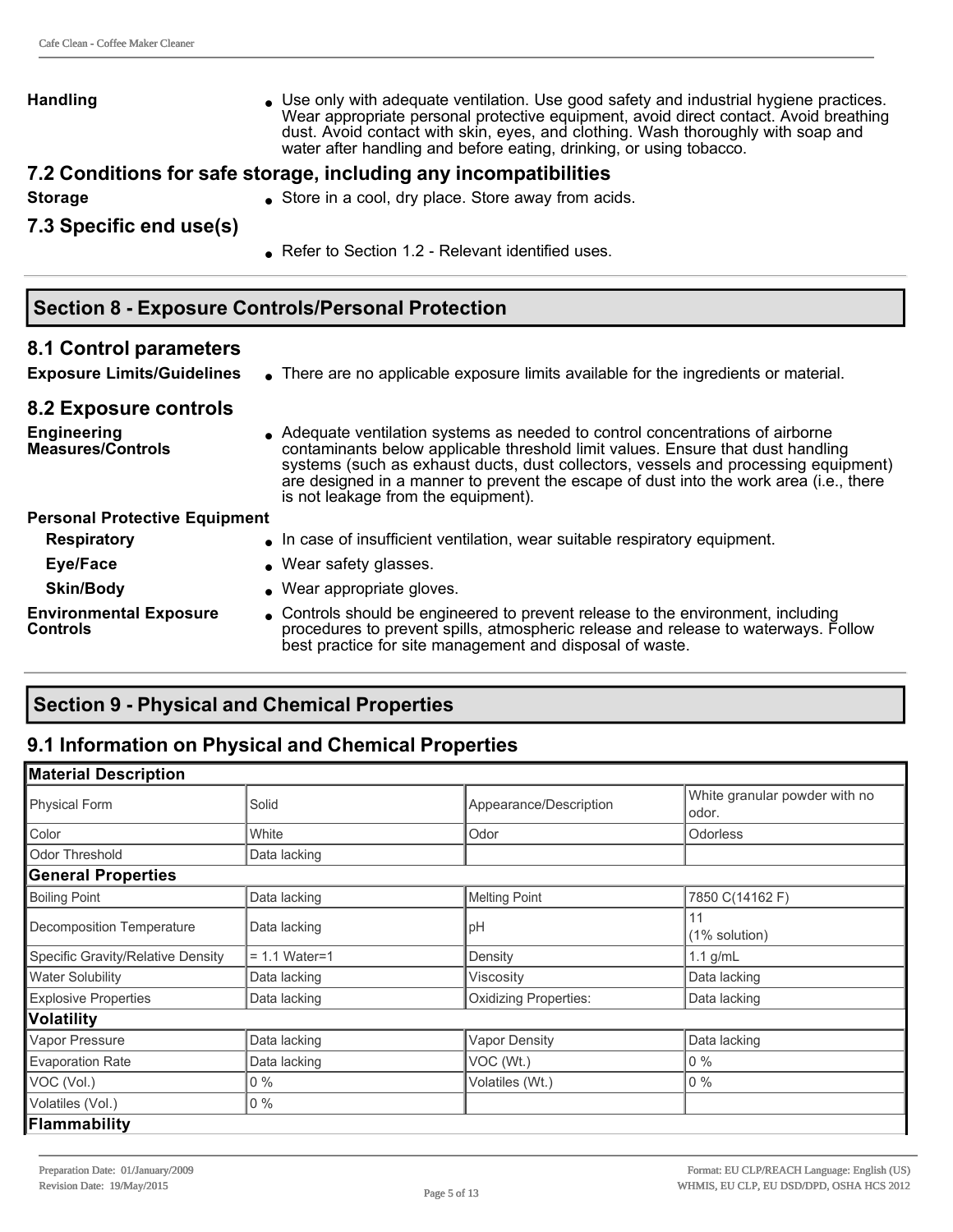| l Flash Point                                      | Data lacking | <b>IUEL</b>  | Data lacking |
|----------------------------------------------------|--------------|--------------|--------------|
| LEL                                                | Data lacking | Autoignition | Data lacking |
| Flammability (solid, gas)                          | Data lacking |              |              |
| <b>Environmental</b>                               |              |              |              |
| Octanol/Water Partition coefficient   Data lacking |              |              |              |

#### **9.2 Other Information**

• No additional physical and chemical parameters noted.

| <b>Section 10: Stability and Reactivity</b> |                                                               |  |
|---------------------------------------------|---------------------------------------------------------------|--|
| <b>10.1 Reactivity</b>                      |                                                               |  |
| <b>10.2 Chemical stability</b>              | • No dangerous reaction known under conditions of normal use. |  |

• Stable under normal temperatures and pressures.

#### **10.3 Possibility of hazardous reactions**

**Hazardous polymerization will not occur.** 

#### **10.4 Conditions to avoid**

**Excess heat. Incompatible materials.** 

#### **10.5 Incompatible materials**

• Aluminum powder, Acids, Fluorine, Molten Lithium.

#### **10.6 Hazardous decomposition products**

• Reacts with acids with release of carbon dioxide and heat.

## **Section 11 Toxicological Information**

#### **11.1 Information on toxicological effects**

| <b>Components</b>                      |             |                                                                                                                                                                                                                                                                                                                                                                                                                                                                                                                                                                                                   |  |
|----------------------------------------|-------------|---------------------------------------------------------------------------------------------------------------------------------------------------------------------------------------------------------------------------------------------------------------------------------------------------------------------------------------------------------------------------------------------------------------------------------------------------------------------------------------------------------------------------------------------------------------------------------------------------|--|
| Proprietary (<<br>$30\%$               | Proprietary | Acute Toxicity: Ingestion/Oral-Rat LD50 • 3120 mg/kg; Behavioral:Somnolence (general depressed<br>activity); Behavioral:Coma; Skin-Rabbit LD50 · >4640 mg/kg; Behavioral:Somnolence (general depressed<br>activity); Lungs, Thorax, or Respiration:Dyspnea;<br>Irritation: Skin-Rabbit • 500 mg 24 Hour(s) • Moderate irritation                                                                                                                                                                                                                                                                  |  |
| Sodium sulfate (<<br>50%)              | 7757-82-6   | Acute Toxicity: Ingestion/Oral-Mouse LD50 • 5989 mg/kg;<br>Reproductive: Ingestion/Oral-Mouse TDLo · 14 g/kg (8-12D preg); Reproductive Effects: Effects on<br>Newborn: Other neonatal measures or effects.:<br><b>Tumorigen / Carcinogen:</b> Subcutaneous-Mouse TDLo • 806 mg/kg 26 Week(s)-Intermittent;<br>Tumorigenic:Equivocal tumorigenic agent by RTECS criteria; Skin and Appendages:Other:Tumors                                                                                                                                                                                        |  |
| Sodium carbonate<br>$(2:1)$ (< 24.95%) | 497-19-8    | Acute Toxicity: Ingestion/Oral-Rat LD50 • 4090 mg/kg; Inhalation-Rat LC50 • 2300 mg/m <sup>3</sup> 2 Hour(s); Lungs,<br>Thorax, or Respiration: Dyspnea; Gastrointestinal: Other changes;<br>Irritation: Eye-Rabbit • 50 mg • Severe irritation; Skin-Rabbit • 500 mg 24 Hour(s) • Mild irritation;<br>Multi-dose Toxicity: Inhalation-Rat TCLo • 16.2 mg/m <sup>3</sup> 16 Week(s)-Intermittent; Sense Organs and Special<br>Senses: Olfaction: Change in sensation of smell; Lungs, Thorax, or Respiration: Emphysema;<br>Immunological Including Allergic:Decrease in cellular immune response |  |
| Proprietary (<<br>$2.6\%$              |             | Proprietary   Acute Toxicity: Ingestion/Oral-Rat LD50 · 7400 mg/kg                                                                                                                                                                                                                                                                                                                                                                                                                                                                                                                                |  |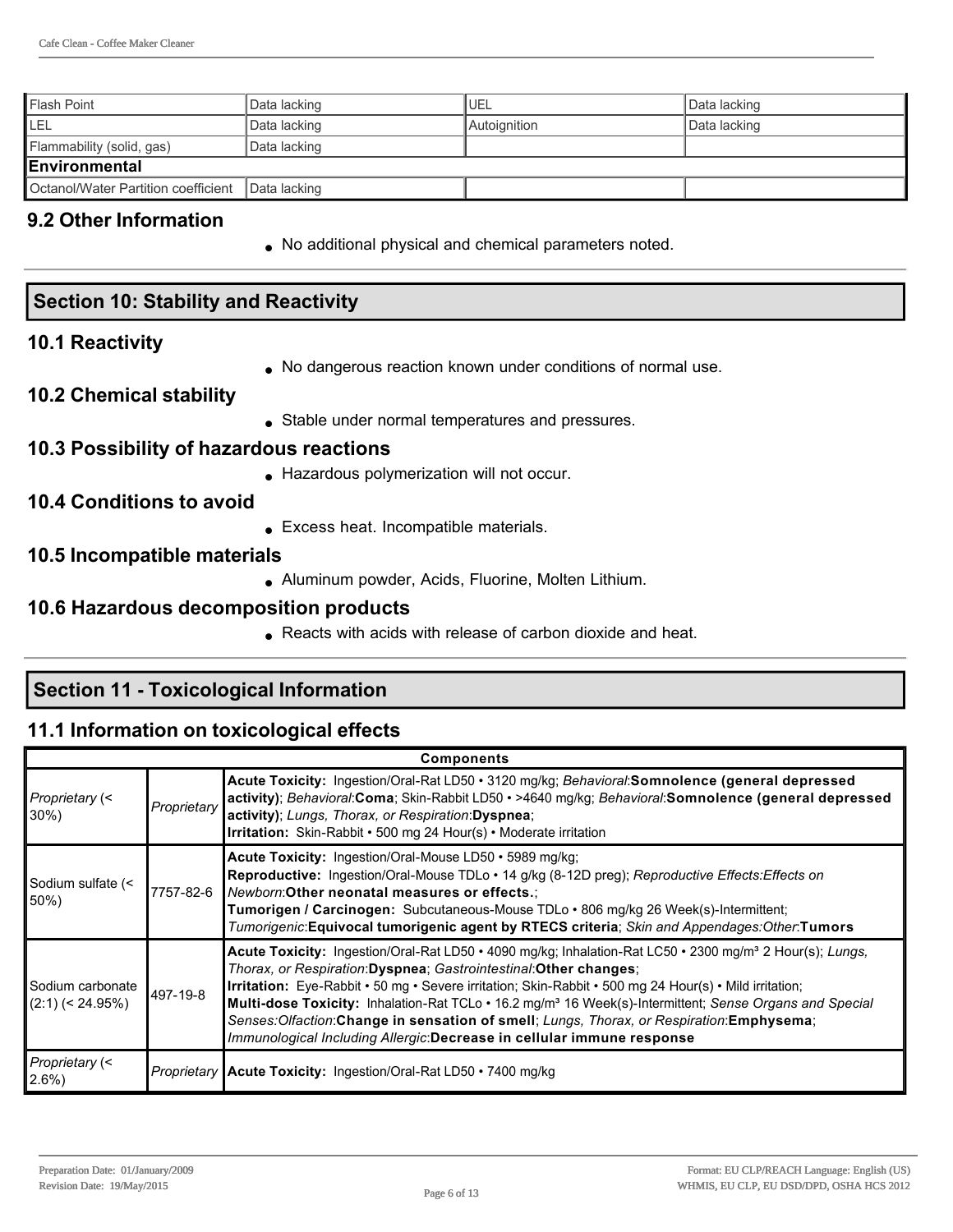| <b>GHS Properties</b>            | <b>Classification</b>                                           |
|----------------------------------|-----------------------------------------------------------------|
| <b>Acute toxicity</b>            | EU/CLP . Data lacking<br>OSHA HCS 2012 · Data lacking           |
| Aspiration Hazard                | EU/CLP . Data lacking<br>OSHA HCS 2012 . Data lacking           |
| Carcinogenicity                  | EU/CLP . Data lacking<br>OSHA HCS 2012 . Data lacking           |
| <b>Germ Cell Mutagenicity</b>    | EU/CLP . Data lacking<br>OSHA HCS 2012 . Data lacking           |
| <b>Skin corrosion/Irritation</b> | EU/CLP · Skin Irritation 2<br>OSHA HCS 2012 . Skin Irritation 2 |
| <b>Skin sensitization</b>        | EU/CLP . Data lacking<br>OSHA HCS 2012 . Data lacking           |
| <b>STOT-RE</b>                   | EU/CLP . Data lacking<br>OSHA HCS 2012 . Data lacking           |
| <b>STOT-SE</b>                   | EU/CLP . Data lacking<br>OSHA HCS 2012 . Data lacking           |
| <b>Toxicity for Reproduction</b> | EU/CLP . Data lacking<br>OSHA HCS 2012 . Data lacking           |
| <b>Respiratory sensitization</b> | EU/CLP . Data lacking<br>OSHA HCS 2012 . Data lacking           |
| Serious eye damage/Irritation    | EU/CLP · Eye Irritation 2<br>OSHA HCS 2012 . Eye Irritation 2   |

#### **Potential Health Effects**

# **Inhalation**

| <b>Chronic (Delayed)</b> |
|--------------------------|
| Skin                     |
| Acute (Immediate)        |
| <b>Chronic (Delayed)</b> |
| Eye                      |
| Acute (Immediate)        |
|                          |

#### **Ingestion**

#### **Key to abbreviations**

#### LD = Lethal Dose TC = Toxic Concentration TD = Toxic Dose

- Acute (Immediate) **Interpretiate** Nuisance dust may affect the lungs but reactions are typically reversible.
	- **No data available.**
	- **ACCAUSES SKIN Irritation.**
	- **No data available.**
	- **Causes serious eye irritation. Excessive concentrations of nuisance dust in the** workplace may reduce visibility and may cause unpleasant deposits in eyes.
- **Chronic (Delayed)** . No data available.
- Acute (Immediate) **Excessive concentrations of nuisance dust in the workplace may cause mechanical** irritation to mucous membranes.
- **Chronic (Delayed)** . No data available.

# **Section 12 Ecological Information**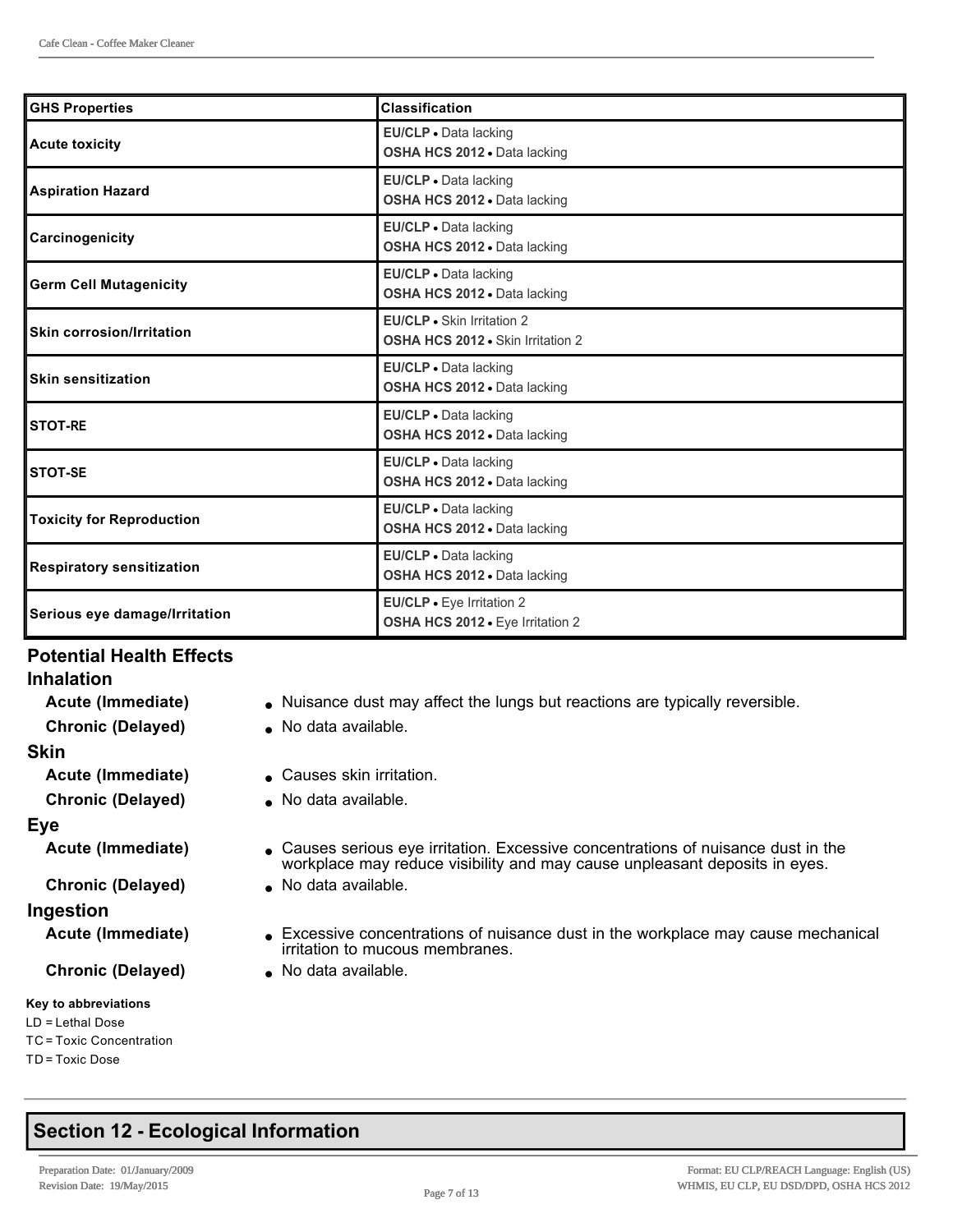## **12.1 Toxicity**

 $\bullet$  Material data lacking.

#### **12.2 Persistence and degradability**

 $\bullet$  Material data lacking.

#### **12.3 Bioaccumulative potential**

 $\bullet$  Material data lacking.

#### **12.4 Mobility in Soil**

 $\bullet$  Material data lacking.

# **12.5 Results of PBT and vPvB assessment**

• No PBT and vPvB assessment has been conducted.

#### **12.6 Other adverse effects**

. No studies have been found.

# **Section 13 - Disposal Considerations**

#### **13.1 Waste treatment methods**

**Product waste label in Dispose of content and/or container in accordance with local, regional, national, and/or** international regulations.

**Packaging waste label Dispose of content and/or container in accordance with local, regional, national, and/or** international regulations.

## **Section 14 - Transport Information**

|                  | <b>14.1 UN</b><br>number | 14.2 UN proper<br>shipping name | 14.3 Transport hazard<br>class(es) | 14.4 Packing<br>group | <b>14.5 Environmental</b><br>hazards |
|------------------|--------------------------|---------------------------------|------------------------------------|-----------------------|--------------------------------------|
| <b>DOT</b>       | <b>NDA</b>               | Not Regulated                   | <b>NDA</b>                         | <b>NDA</b>            | <b>NDA</b>                           |
| <b>TDG</b>       | <b>NDA</b>               | Not Regulated                   | <b>NDA</b>                         | <b>NDA</b>            | <b>NDA</b>                           |
| <b>IMO/IMDG</b>  | <b>NDA</b>               | Not Regulated                   | <b>NDA</b>                         | <b>NDA</b>            | <b>NDA</b>                           |
| <b>IATA/ICAO</b> | <b>NDA</b>               | Not Regulated                   | <b>NDA</b>                         | <b>NDA</b>            | <b>NDA</b>                           |

**14.6 Special precautions for user**  $\bullet$  None specified.

 $\bullet$  Data lacking.

**14.7 Transport in bulk according to Annex II of MARPOL 73/78 and the IBC Code**

#### **Section 15 Regulatory Information**

#### **15.1 Safety, health and environmental regulations/legislation specific for the substance or mixture**

#### **SARA Hazard Classifications** • Acute

| <b>State Right To Know</b> |                        |     |    |     |  |  |
|----------------------------|------------------------|-----|----|-----|--|--|
| Component                  | <b>CAS</b><br>МA<br>NJ |     |    |     |  |  |
| Proprietary                | Proprietary            | Yes | No | Yes |  |  |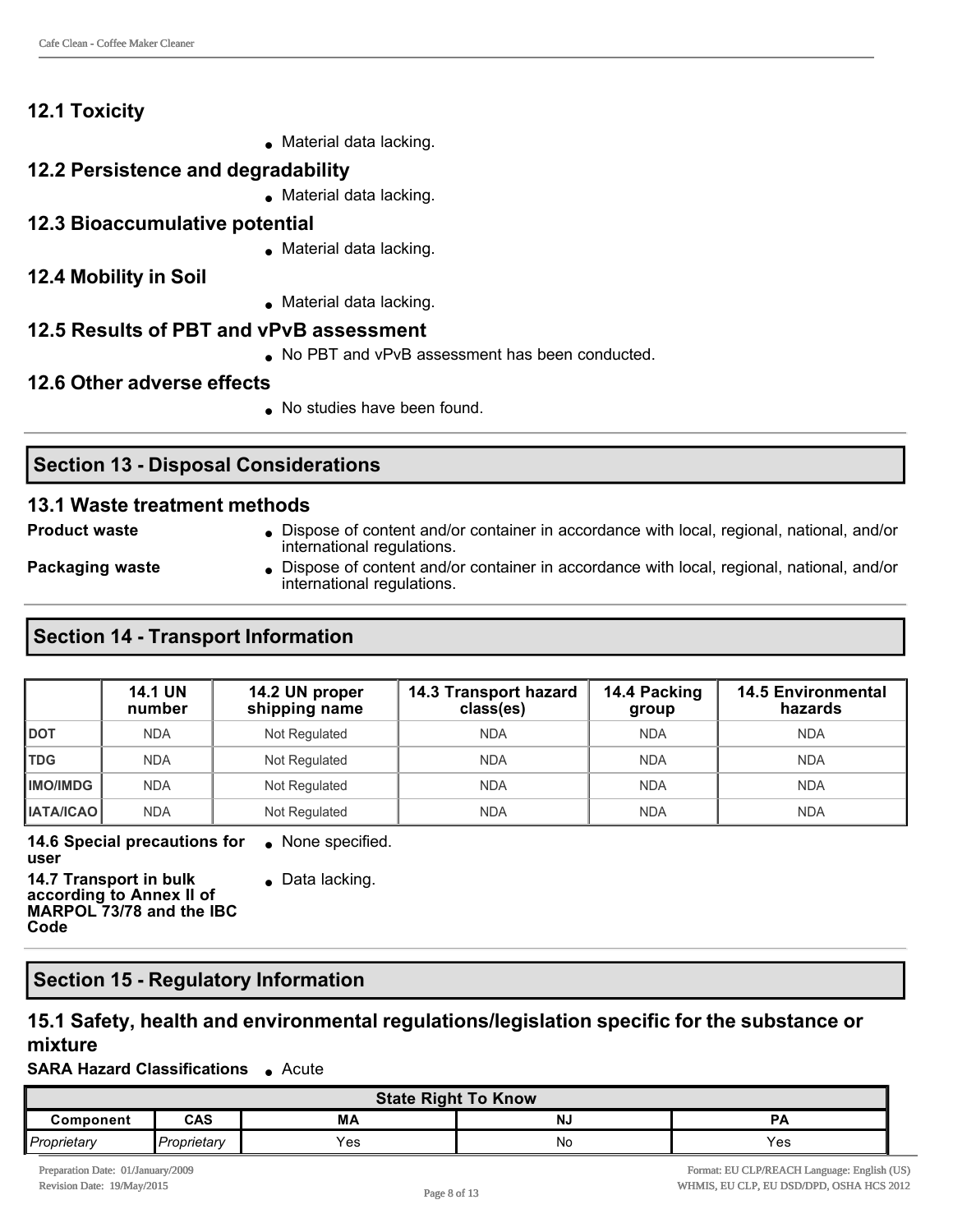| Sodium carbonate<br>(2:1) | 497-19-8    | No  | No | No  |
|---------------------------|-------------|-----|----|-----|
| Sodium sulfate            | 7757-82-6   | Yes | No | Yes |
| Proprietary               | Proprietary | Yes | No | Yes |

|                           | Inventory   |                   |     |                           |                   |                  |           |                  |  |  |
|---------------------------|-------------|-------------------|-----|---------------------------|-------------------|------------------|-----------|------------------|--|--|
| Component                 | <b>CAS</b>  | <b>Canada DSL</b> |     | <b>Canada NDSL</b>        | China             | <b>EU EINECS</b> |           | <b>EU ELNICS</b> |  |  |
| Proprietary               | Proprietary | No                |     | No                        | Yes               | <b>No</b>        |           | No               |  |  |
| Sodium carbonate<br>(2:1) | 497-19-8    | Yes               |     | <b>No</b>                 | Yes               | Yes              |           | <b>No</b>        |  |  |
| Sodium sulfate            | 7757-82-6   | Yes               |     | <b>No</b>                 | Yes               |                  | Yes<br>No |                  |  |  |
| Proprietary               | Proprietary | Yes               |     | No                        | Yes               | Yes              |           | No               |  |  |
|                           |             |                   |     | <b>Inventory (Con't.)</b> |                   |                  |           |                  |  |  |
| Component                 |             | <b>CAS</b>        |     | <b>Japan ENCS</b>         | <b>Korea KECL</b> |                  |           | <b>TSCA</b>      |  |  |
| Proprietary               |             | Proprietary       |     | <b>No</b>                 | <b>No</b>         |                  |           | No               |  |  |
| Sodium carbonate<br>(2:1) |             | 497-19-8          | Yes |                           |                   |                  | Yes       | Yes              |  |  |
| Sodium sulfate            |             | 7757-82-6         |     | Yes                       | Yes               |                  | Yes       |                  |  |  |
| Proprietary               |             | Proprietary       |     | Yes                       | Yes               |                  |           | Yes              |  |  |

#### **Australia**

#### **Labor**

| Lunvi<br>Australia - Work Health and Safety Regulations - Hazardous Substances Requiring Health Monitoring |             |                                           |
|------------------------------------------------------------------------------------------------------------|-------------|-------------------------------------------|
| • Proprietary                                                                                              | Proprietary | Not Listed                                |
| • Sodium sulfate                                                                                           | 7757-82-6   | Not Listed                                |
| • Sodium carbonate (2:1)                                                                                   | 497-19-8    | Not Listed                                |
| • Proprietary                                                                                              | Proprietary | Not Listed                                |
| Australia - High Volume Industrial Chemicals List                                                          |             |                                           |
| • Proprietary                                                                                              | Proprietary |                                           |
| • Sodium sulfate                                                                                           | 7757-82-6   |                                           |
| • Sodium carbonate (2:1)                                                                                   | 497-19-8    |                                           |
| • Proprietary                                                                                              | Proprietary | Not Listed                                |
| Australia - List of Designated Hazardous Substances - Classification                                       |             |                                           |
| • Proprietary                                                                                              | Proprietary | Not Listed                                |
| • Sodium sulfate                                                                                           | 7757-82-6   | Not Listed                                |
| • Sodium carbonate (2:1)                                                                                   | 497-19-8    | Xi R36 (listed under Sodium<br>carbonate) |
| • Proprietary                                                                                              | Proprietary | <b>Not Listed</b>                         |

| <b>Environment</b> |  |  |  |  |  |  |  |  |
|--------------------|--|--|--|--|--|--|--|--|
|                    |  |  |  |  |  |  |  |  |

| Australia - National Pollutant Inventory (NPI) Substance List                   |             |            |
|---------------------------------------------------------------------------------|-------------|------------|
| • Proprietary                                                                   | Proprietary | Not Listed |
| • Sodium sulfate                                                                | 7757-82-6   | Not Listed |
| • Sodium carbonate (2:1)                                                        | 497-19-8    | Not Listed |
| • Proprietary                                                                   | Proprietary | Not Listed |
| <b>Australia - Ozone Protection Act - Scheduled Substances</b><br>• Proprietary | Proprietary | Not Listed |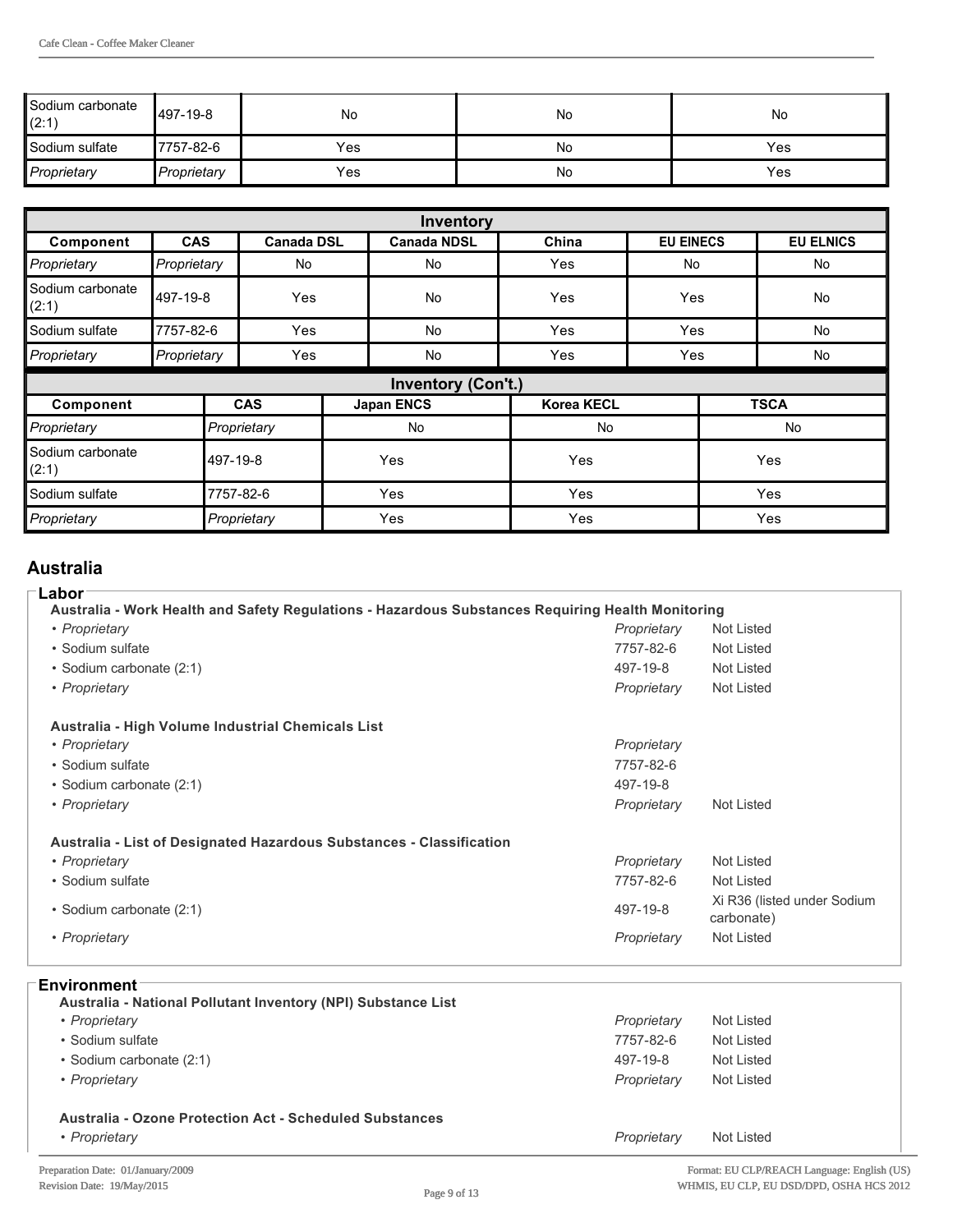| • Sodium sulfate<br>• Sodium carbonate (2:1)<br>• Proprietary | 7757-82-6<br>497-19-8<br>Proprietary | Not Listed<br>Not Listed<br><b>Not Listed</b> |
|---------------------------------------------------------------|--------------------------------------|-----------------------------------------------|
| <b>Australia - Priority Existing Chemical Program</b>         |                                      |                                               |
| • Proprietary                                                 | Proprietary                          | Not Listed                                    |
| • Sodium sulfate                                              | 7757-82-6                            | Not Listed                                    |
| • Sodium carbonate (2:1)                                      | 497-19-8                             | Not Listed                                    |
| • Proprietary                                                 | Proprietary                          | Not Listed                                    |

#### **Canada Labor**

| <b>Canada - WHMIS - Classifications of Substances</b> |             |                         |
|-------------------------------------------------------|-------------|-------------------------|
| • Proprietary                                         | Proprietary | Not Listed              |
|                                                       |             | Uncontrolled product    |
| • Sodium sulfate                                      | 7757-82-6   | according to WHMIS      |
|                                                       |             | classification criteria |
| • Sodium carbonate (2:1)                              | 497-19-8    | D2B.E                   |
| • Proprietary                                         | Proprietary | Not Listed              |
| <b>Canada - WHMIS - Ingredient Disclosure List</b>    |             |                         |
| • Proprietary                                         | Proprietary | Not Listed              |
| • Sodium sulfate                                      | 7757-82-6   | Not Listed              |
| • Sodium carbonate (2:1)                              | 497-19-8    | $1\%$                   |
| • Proprietary                                         | Proprietary | <b>Not Listed</b>       |

#### **Environment**

| <b>Canada - CEPA - Priority Substances List</b> |             |            |
|-------------------------------------------------|-------------|------------|
| • Proprietary                                   | Proprietary | Not Listed |
| • Sodium sulfate                                | 7757-82-6   | Not Listed |
| • Sodium carbonate (2:1)                        | 497-19-8    | Not Listed |
| • Proprietary                                   | Proprietary | Not Listed |

#### **Europe**

| <b>Other</b>                                                       |             |                     |
|--------------------------------------------------------------------|-------------|---------------------|
| EU - CLP (1272/2008) - Annex VI - Table 3.2 - Classification       |             |                     |
| • Proprietary                                                      | Proprietary | <b>Not Listed</b>   |
| • Sodium sulfate                                                   | 7757-82-6   | <b>Not Listed</b>   |
| • Sodium carbonate (2:1)                                           | 497-19-8    | Xi: R36             |
| • Proprietary                                                      | Proprietary | Not Listed          |
| EU - CLP (1272/2008) - Annex VI - Table 3.2 - Concentration Limits |             |                     |
| • Proprietary                                                      | Proprietary | <b>Not Listed</b>   |
| • Sodium sulfate                                                   | 7757-82-6   | <b>Not Listed</b>   |
| • Sodium carbonate (2:1)                                           | 497-19-8    | <b>Not Listed</b>   |
| • Proprietary                                                      | Proprietary | <b>Not Listed</b>   |
| EU - CLP (1272/2008) - Annex VI - Table 3.2 - Labelling            |             |                     |
| • Proprietary                                                      | Proprietary | <b>Not Listed</b>   |
| • Sodium sulfate                                                   | 7757-82-6   | <b>Not Listed</b>   |
| • Sodium carbonate (2:1)                                           | 497-19-8    | Xi R:36 S:(2)-22-26 |
| • Proprietary                                                      | Proprietary | <b>Not Listed</b>   |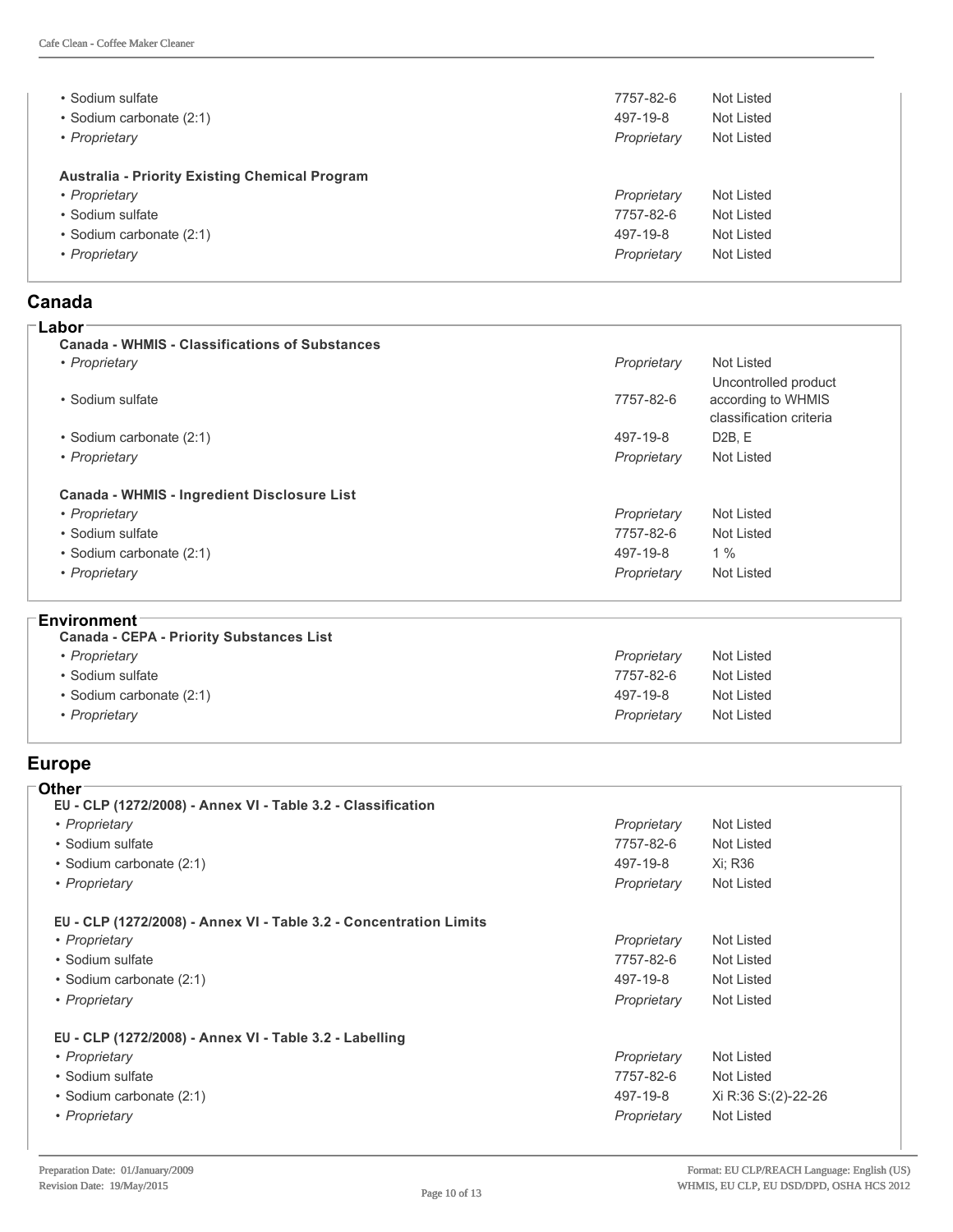#### **EU CLP (1272/2008) Annex VI Table 3.2 Notes Substances and Preparations**

| • Proprietary                                                                                     | Proprietary              | Not Listed               |
|---------------------------------------------------------------------------------------------------|--------------------------|--------------------------|
| • Sodium sulfate                                                                                  | 7757-82-6                | Not Listed               |
| • Sodium carbonate (2:1)                                                                          | 497-19-8                 | Not Listed               |
| • Proprietary                                                                                     | Proprietary              | Not Listed               |
| EU - CLP (1272/2008) - Annex VI - Table 3.2 - Safety Phrases<br>• Proprietary<br>• Sodium sulfate | Proprietary<br>7757-82-6 | Not Listed<br>Not Listed |

#### **United States**

| Labor                                                                |             |            |
|----------------------------------------------------------------------|-------------|------------|
| U.S. - OSHA - Process Safety Management - Highly Hazardous Chemicals |             |            |
| • Proprietary                                                        | Proprietary | Not Listed |
| • Sodium sulfate                                                     | 7757-82-6   | Not Listed |
| • Sodium carbonate (2:1)                                             | 497-19-8    | Not Listed |
| • Proprietary                                                        | Proprietary | Not Listed |
| U.S. - OSHA - Specifically Regulated Chemicals                       |             |            |
| • Proprietary                                                        | Proprietary | Not Listed |
| • Sodium sulfate                                                     | 7757-82-6   | Not Listed |
| • Sodium carbonate (2:1)                                             | 497-19-8    | Not Listed |
| • Proprietary                                                        | Proprietary | Not Listed |
|                                                                      |             |            |

#### **Environment**

| Proprietary | <b>Not Listed</b>                                                                                                               |
|-------------|---------------------------------------------------------------------------------------------------------------------------------|
| 7757-82-6   | <b>Not Listed</b>                                                                                                               |
| 497-19-8    | <b>Not Listed</b>                                                                                                               |
| Proprietary | <b>Not Listed</b>                                                                                                               |
|             |                                                                                                                                 |
| Proprietary | <b>Not Listed</b>                                                                                                               |
| 7757-82-6   | <b>Not Listed</b>                                                                                                               |
| 497-19-8    | <b>Not Listed</b>                                                                                                               |
| Proprietary | 5000 lb final RQ (listed under<br>Sodium phosphate, tribasic);<br>2270 kg final RQ (listed under<br>Sodium phosphate, tribasic) |
|             |                                                                                                                                 |
| Proprietary | <b>Not Listed</b>                                                                                                               |
| 7757-82-6   | <b>Not Listed</b>                                                                                                               |
| 497-19-8    | <b>Not Listed</b>                                                                                                               |
| Proprietary | Not Listed                                                                                                                      |
|             |                                                                                                                                 |
| Proprietary | <b>Not Listed</b>                                                                                                               |
|             |                                                                                                                                 |
| 7757-82-6   | <b>Not Listed</b>                                                                                                               |
| 497-19-8    | <b>Not Listed</b>                                                                                                               |
|             |                                                                                                                                 |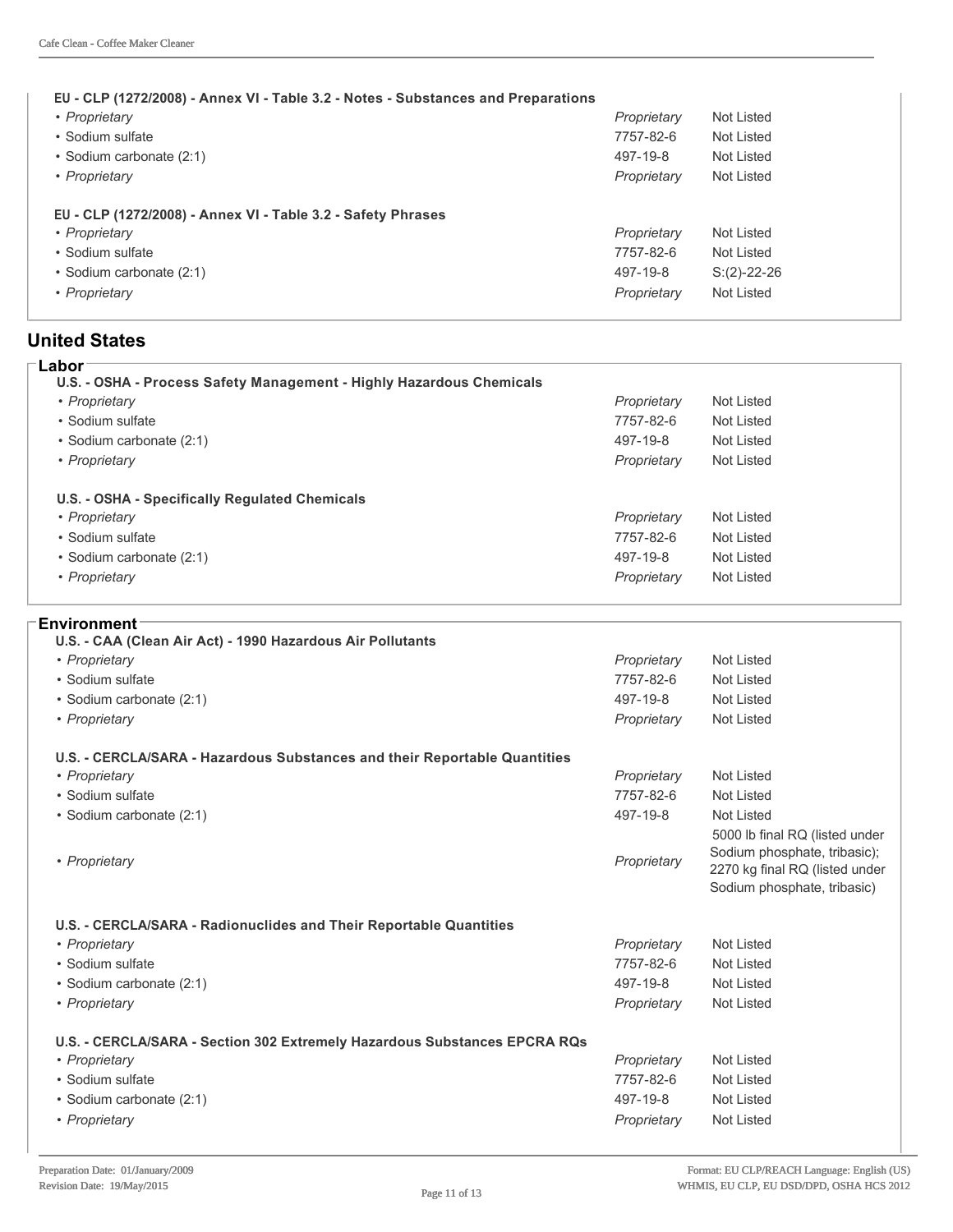| U.S. - CERCLA/SARA - Section 302 Extremely Hazardous Substances TPQs<br>• Proprietary<br>• Sodium sulfate<br>• Sodium carbonate (2:1)<br>• Proprietary | Proprietary<br>7757-82-6<br>497-19-8<br>Proprietary | Not Listed<br>Not Listed<br>Not Listed<br>Not Listed |
|--------------------------------------------------------------------------------------------------------------------------------------------------------|-----------------------------------------------------|------------------------------------------------------|
| U.S. - CERCLA/SARA - Section 313 - Emission Reporting                                                                                                  |                                                     |                                                      |
| • Proprietary                                                                                                                                          | Proprietary                                         | Not Listed                                           |
| • Sodium sulfate                                                                                                                                       | 7757-82-6                                           | Not Listed                                           |
| • Sodium carbonate (2:1)                                                                                                                               | 497-19-8                                            | Not Listed                                           |
| • Proprietary                                                                                                                                          | Proprietary                                         | Not Listed                                           |
| U.S. - CERCLA/SARA - Section 313 - PBT Chemical Listing<br>• Proprietary<br>• Sodium sulfate                                                           | Proprietary<br>7757-82-6                            | Not Listed<br>Not Listed                             |
| • Sodium carbonate (2:1)                                                                                                                               | 497-19-8                                            | Not Listed                                           |
| • Proprietary                                                                                                                                          | Proprietary                                         | Not Listed                                           |

#### **United States California**

| <b>Environment</b>                                                        |             |                   |  |
|---------------------------------------------------------------------------|-------------|-------------------|--|
| U.S. - California - Proposition 65 - Carcinogens List                     |             |                   |  |
| • Proprietary                                                             | Proprietary | <b>Not Listed</b> |  |
| • Sodium sulfate                                                          | 7757-82-6   | <b>Not Listed</b> |  |
| · Sodium carbonate (2:1)                                                  | 497-19-8    | <b>Not Listed</b> |  |
| • Proprietary                                                             | Proprietary | Not Listed        |  |
| U.S. - California - Proposition 65 - Developmental Toxicity               |             |                   |  |
| • Proprietary                                                             | Proprietary | <b>Not Listed</b> |  |
| • Sodium sulfate                                                          | 7757-82-6   | <b>Not Listed</b> |  |
| · Sodium carbonate (2:1)                                                  | 497-19-8    | <b>Not Listed</b> |  |
| • Proprietary                                                             | Proprietary | Not Listed        |  |
| U.S. - California - Proposition 65 - Maximum Allowable Dose Levels (MADL) |             |                   |  |
| • Proprietary                                                             | Proprietary | <b>Not Listed</b> |  |
| · Sodium sulfate                                                          | 7757-82-6   | <b>Not Listed</b> |  |
| · Sodium carbonate (2:1)                                                  | 497-19-8    | <b>Not Listed</b> |  |
| • Proprietary                                                             | Proprietary | <b>Not Listed</b> |  |
| U.S. - California - Proposition 65 - No Significant Risk Levels (NSRL)    |             |                   |  |
| • Proprietary                                                             | Proprietary | <b>Not Listed</b> |  |
| • Sodium sulfate                                                          | 7757-82-6   | <b>Not Listed</b> |  |
| · Sodium carbonate (2:1)                                                  | 497-19-8    | Not Listed        |  |
| • Proprietary                                                             | Proprietary | <b>Not Listed</b> |  |
| U.S. - California - Proposition 65 - Reproductive Toxicity - Female       |             |                   |  |
| • Proprietary                                                             | Proprietary | <b>Not Listed</b> |  |
| • Sodium sulfate                                                          | 7757-82-6   | <b>Not Listed</b> |  |
| · Sodium carbonate (2:1)                                                  | 497-19-8    | <b>Not Listed</b> |  |
| • Proprietary                                                             | Proprietary | Not Listed        |  |
| U.S. - California - Proposition 65 - Reproductive Toxicity - Male         |             |                   |  |
| • Proprietary                                                             | Proprietary | <b>Not Listed</b> |  |
| • Sodium sulfate                                                          | 7757-82-6   | <b>Not Listed</b> |  |
| · Sodium carbonate (2:1)                                                  | 497-19-8    | <b>Not Listed</b> |  |